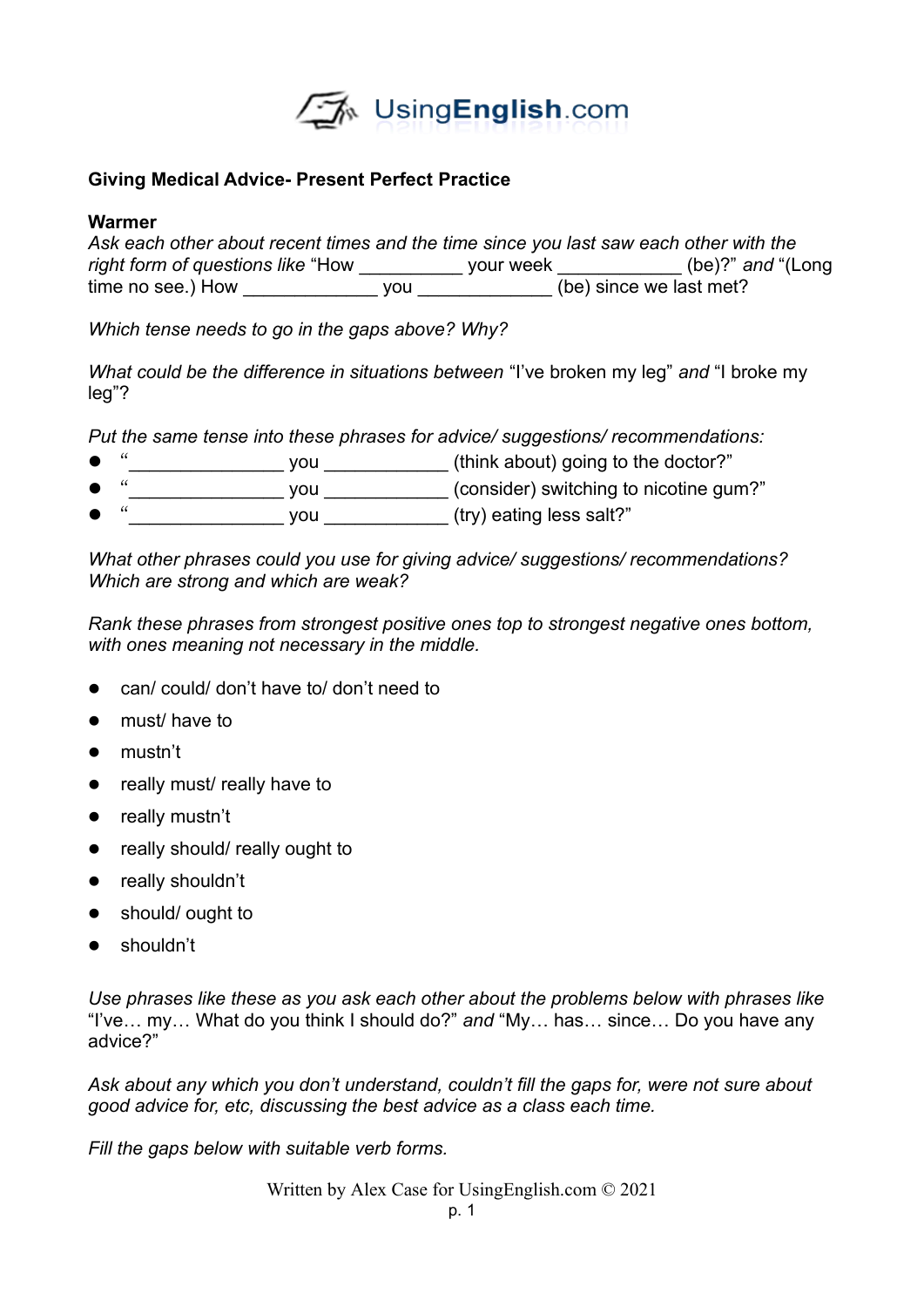## UsingEnglish.com

|                                                                                                                        | (become) constipated.                                                                      |
|------------------------------------------------------------------------------------------------------------------------|--------------------------------------------------------------------------------------------|
|                                                                                                                        | My joints _________________________(become swollen/ swell up/ become painful).             |
| <u> 1980 - Johann Barbara, martxa alemaniar a</u>                                                                      | (break) my leg/ arm/ finger/ toe/ nose/ a tooth.                                           |
| <u> 1980 - Jan James James Barnett, fransk politik (d. 1980)</u>                                                       | (burn/scald) my hand.                                                                      |
|                                                                                                                        | (catch) flu/ influenza/ a                                                                  |
| cold.                                                                                                                  |                                                                                            |
|                                                                                                                        |                                                                                            |
|                                                                                                                        |                                                                                            |
|                                                                                                                        | (drink/eat) too much.                                                                      |
|                                                                                                                        |                                                                                            |
|                                                                                                                        |                                                                                            |
|                                                                                                                        |                                                                                            |
|                                                                                                                        |                                                                                            |
|                                                                                                                        |                                                                                            |
|                                                                                                                        |                                                                                            |
|                                                                                                                        | (get) food poisoning.                                                                      |
|                                                                                                                        |                                                                                            |
|                                                                                                                        | (have) an allergic reaction<br><u> 1980 - Andrea Andrew Maria (h. 1980).</u>               |
| (to)                                                                                                                   |                                                                                            |
| <u> 1980 - Johann Stein, fransk kampens og det forskellige og det forskellige og det forskellige og det forskellig</u> | (have) some panic attacks.                                                                 |
|                                                                                                                        | (have) hiccups for an                                                                      |
| hour.                                                                                                                  |                                                                                            |
|                                                                                                                        | (have) a headache for three days.                                                          |
| <u> 1980 - Johann John Stone, mars and de British and de British and de British and de British and de British an</u>   | (have) a runny nose for a week.                                                            |
|                                                                                                                        | (have) a fever since this time yesterday.                                                  |
|                                                                                                                        |                                                                                            |
|                                                                                                                        | (hurt/ injure) my back.                                                                    |
|                                                                                                                        | (lose) my appetite.<br><u> 1980 - Johann John Stone, mars and deutscher Stone († 1980)</u> |
|                                                                                                                        | (lose) my voice.<br><u> 1989 - Johann Stoff, amerikansk politiker (d. 1989)</u>            |
|                                                                                                                        | (lose) my medicine/ my prescription.                                                       |
|                                                                                                                        | (pull) a muscle.                                                                           |
|                                                                                                                        | Written by Alex Case for Using English.com © 2021                                          |